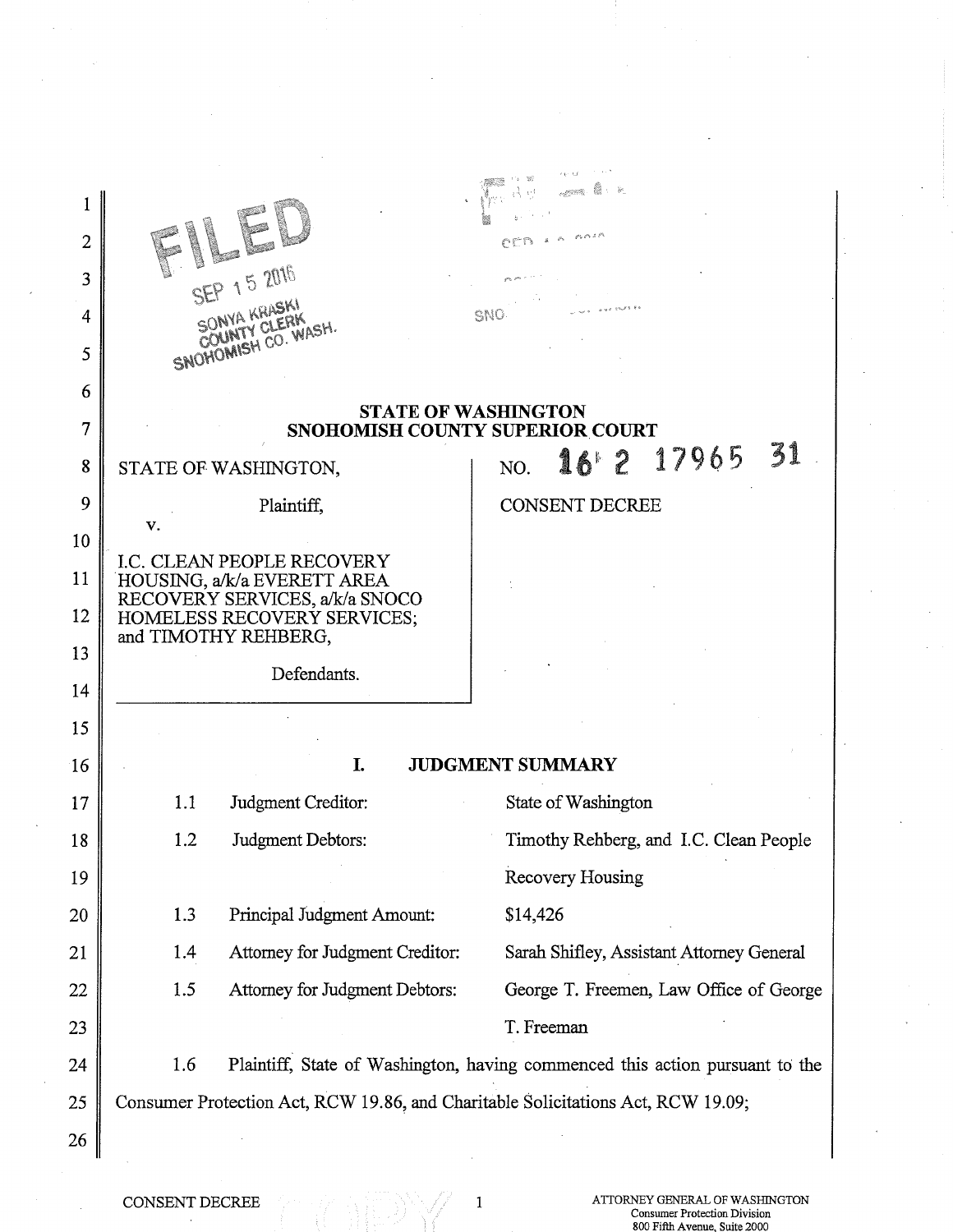1 1.7 Plaintiff appearing by and through its attorneys, Robert W. Ferguson, Attorney 2 General, and Sarah Shifley, Assistant Attorney General; and Defendants appearing by and  $3 \parallel$  through their attorney, George T. Freeman;

4 1.8 Plaintiff and Defendants do hereby consent to the entry of this Consent Decree 5 and its provisions (herein referred to as the "Consent Decree");

6 1.9 Plaintiff and Defendants having agreed on a basis for the settlement, of the 7 matters alleged in the Complaint, and to the entry of this Consent Decree against Defendants 8 without the need for trial or adjudication of any issue of law or fact;

9 | 110 Defendants having waived service of a Summons and Complaint;

10 1.11 Defendants recognize and state that this Consent Decree is entered into 11 voluntarily and that no promises or threats have been made by the Attorney General's Office or 12 any member, officer, agent or representative thereof to induce them to enter into this Consent 13 Decree, except as provided herein; and enter into this Consent Decree freely and voluntarily 14 and with full knowledge and understanding of the nature of the proceedings and the obligations 15 and duties imposed upon them;

16 1.13 Defendants waive any right they may have to appeal from this Consent Decree; 17  $\parallel$  and

18 18 1.14 Defendants further agree that they will not oppose the entry of this Consent Decree 19 on the grounds the Consent Decree fails to comply with Rule 65(d) of the Rules of Civil 20 **Procedure**, and hereby waive any objections based thereon;

21 | 1.15 Defendants further agree that this Court shall retain jurisdiction of this action for 22 the purpose of implementing and enforcing the terms and conditions of the Consent Decree and 23 for all other purposes associated therewith; and,

24  $\parallel$  The Court finding no just reason for delay;

25 NOW, THEREFORE, it is hereby ORDERED, ADJUDGED, AND DECREED as  $26$  | follows: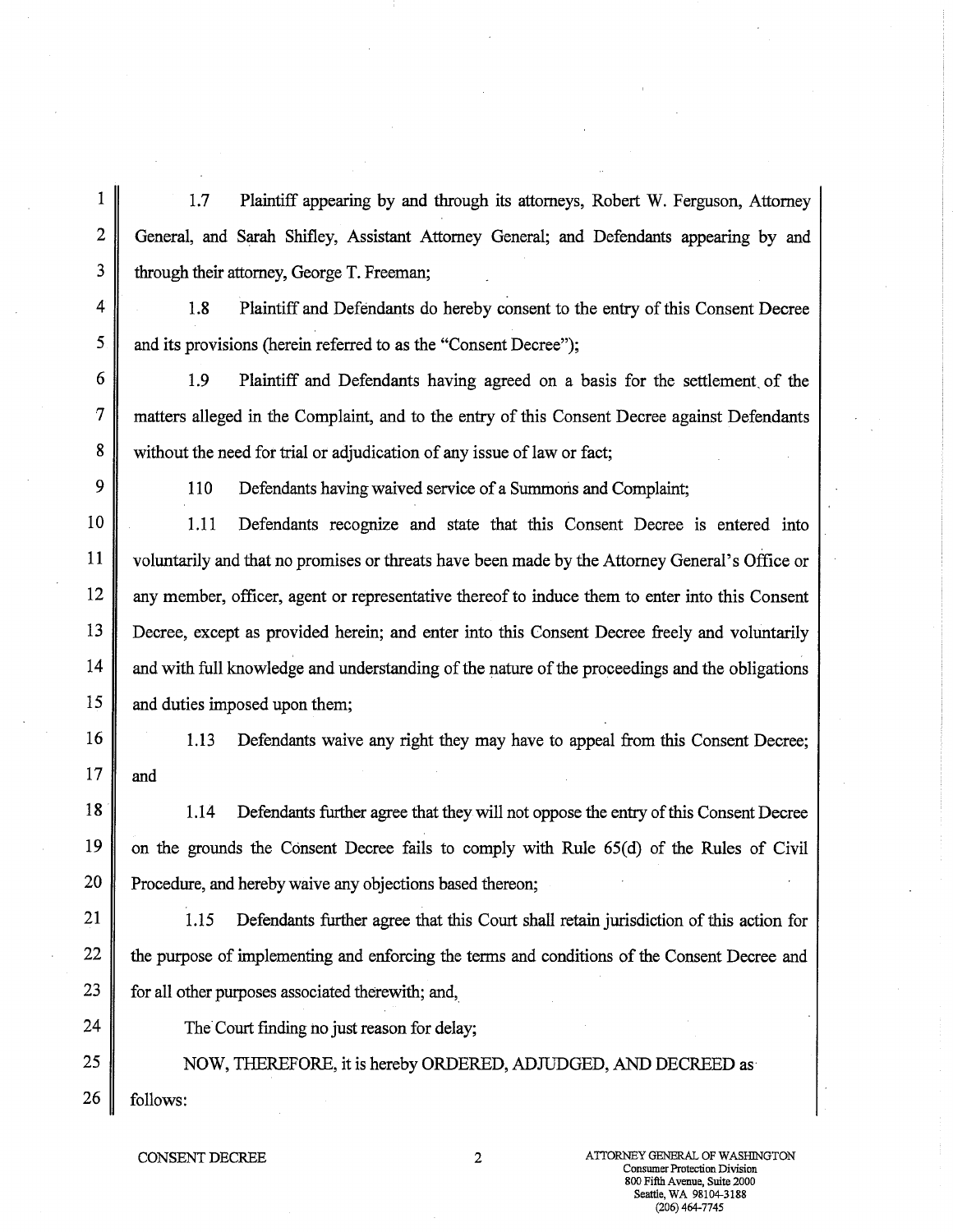## **II.** GENERAL

2 2.1 Jurisdiction. This Court has jurisdiction over the subject matter of this action 3 and over the parties. Plaintiff's Complaint in this matter states claims upon which relief may 4 be granted under the Consumer Protection Act, Chapter 19.86 RCW, and Charitable 5 Solicitations Act, RCW 19.09.

6 2.2 Defendants. For purposes of this Consent Decree the term "Defendants" where 7 not otherwise specified shall mean Timothy Rehberg, individually and as Founder and Director 8 of I.C. Clean People, and I.C. Clean People.

## 9 **III. INJUNCTIONS**

10 3.1 Application of Injunctions. The injunctive provisions of this Consent Decree 11 shall apply to Defendants and Defendants' successors, assigns, officers, agents, servants, 12 employees, representatives, and all other persons or entities in active concert or participation 13 | with Defendants.

14 3.2 Notice. Within five (5) business days of entry of this Decree, Defendants shall 15 inform and give actual notice to all successors, assigns, transferees, officers, agents, servants, 16 employees, representatives, attorneys and all other persons or entities in active concert or 17 participation with Defendants, of the terms and conditions of this Consent Decree.

18 3.3 Injunctions. Defendants and their successors, assigns, transferees, officers, 19 agents, servants, employees, representatives, and all other persons or entities in active concert 20 or participation with Defendants are hereby permanently enjoined and restrained from the 21 following:

24

26

 $22 \parallel$  a. Soliciting charitable contributions; and,

23 **b.** Forming or operating any charity or charitable organization.

## 25 IV. **MONETARY PAYMENT**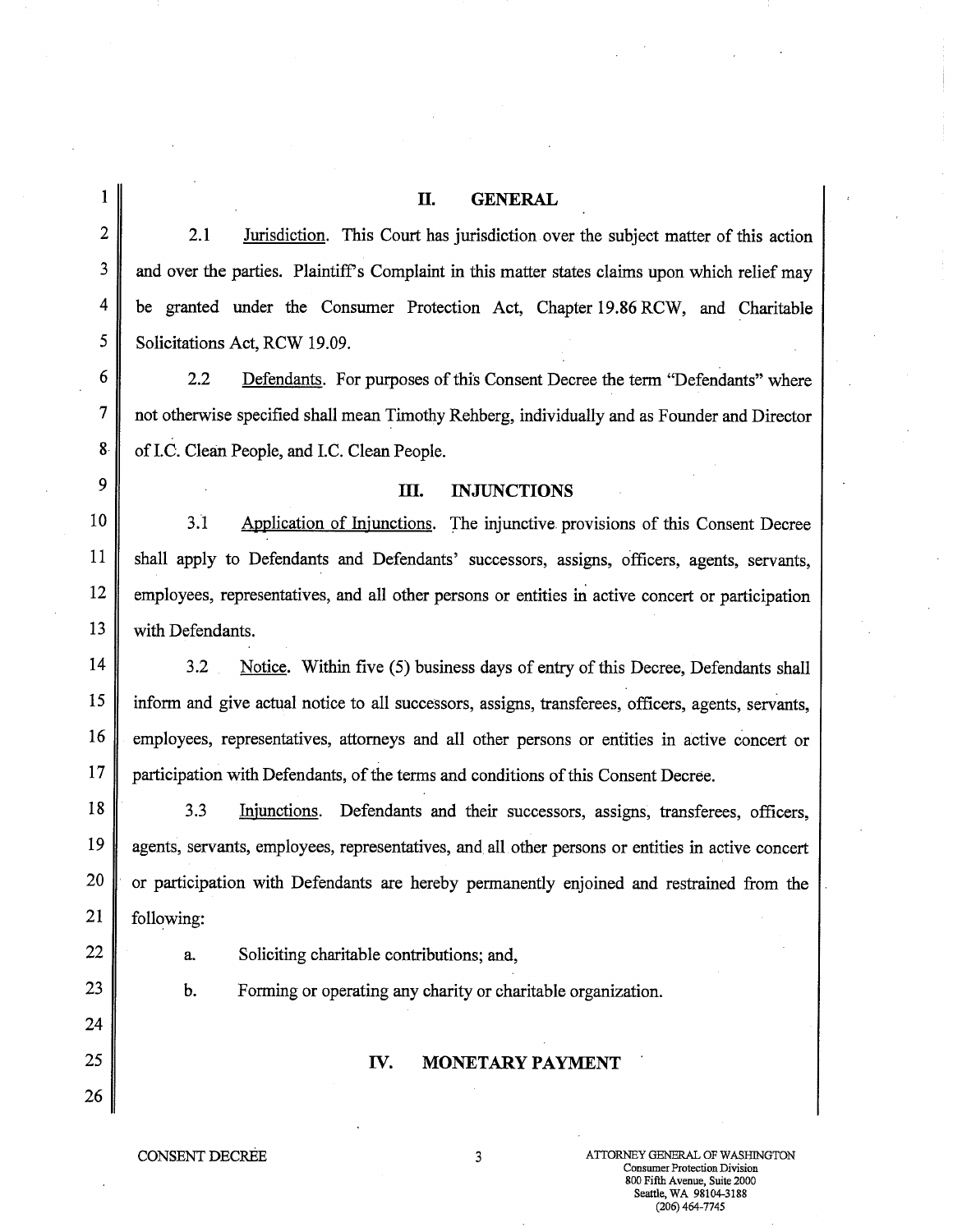1 5.1 Defendants shall pay to the Attorney General \$14,426. The Attorney General 2 shall distribute no less than \$9,426.28 (the balance of I.C. Clean People's bank accounts as of 3 March 17, 2016 when the accounts were closed) to one or more foreign or domestic tax-4 exempt nonprofit corporations to be used for the provision of clean, drug-free living 5 environments for men and women recovering from alcohol and drug addiction. The Attorney 6 General shall use the balance of the payment to recover for costs and reasonable attorney's fees 7 incurred by the Attorney General in pursuing this matter, for monitoring of this Consent 8 Decree, and for future enforcement of RCW 19.86, or for any lawful purpose in the discharge 9 of the Attorney General's duties at the sole discretion of the Attorney General.

10 5.2 Payments owing pursuant to this Section IV shall be in the form of a valid 11 check paid to the order of the "Attorney General – State of Washington" and shall be due and 12 | owing as of entry of this Consent Decree. Payment shall be sent to the Office of the Attorney 13 General, Attention: Cynthia Lockridge, Administrative Office Manager, 800 Fifth Avenue, 14 | Suite 2000, Seattle, Washington, 98104-3188.

## 15 V. **ENFORCEMENT**

16 6.1 Violation of any of the injunctions contained in this Consent Decree, as 17 determined by the Court, shall subject Defendants to a civil penalty pursuant to RCW 19.86.140.

18 6.2 This Consent Decree is entered pursuant to RCW 19.86.080. Jurisdiction is 19 retained for the purpose of enabling any party to this Consent Decree with or without the prior 20 consent of the other party to apply to the Court at any time for enforcement of compliance with 21 this Consent Decree, to punish violations thereof, or to modify or clarify this Consent Decree.

22 6.3 Representatives of the Attorney General shall be permitted to access, inspect 23 and/or copy relevant and discoverable business records or documents under control of Defendants  $24$  in order to monitor compliance with this Consent Decree within fourteen (14) days of written 25 gequest to Defendants, provided that the inspection and copying shall be done in such a way as to 26 avoid disruption of Defendants' business activities.

CONSENT DECREE 4 ATTORNEY GENERAL OF WASHINGTON Consumer Protection Division 800 Fifth Avenue, Suite 2000 Seattle, WA 98104-3188 (206) 464-7745